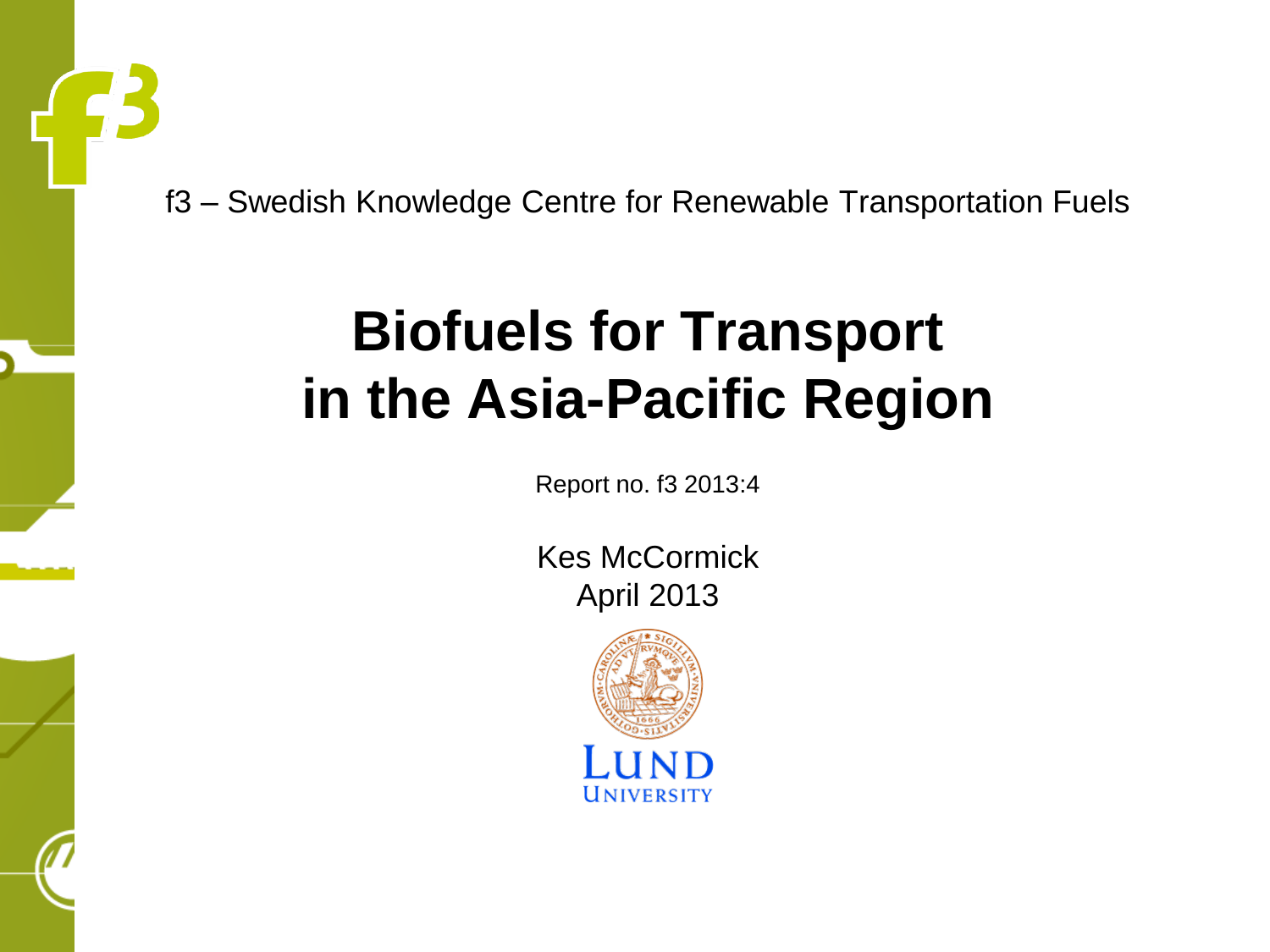#### Purpose

- To provide a brief overview of activities related to biofuels for transport in the Asia-Pacific Region, which covers a diverse range of countries and economies.
- The focus is on the Asia-Pacific Economic Cooperation (APEC), which is the premier forum for facilitating economic growth, cooperation, trade, and investment in the Asia-Pacific Region.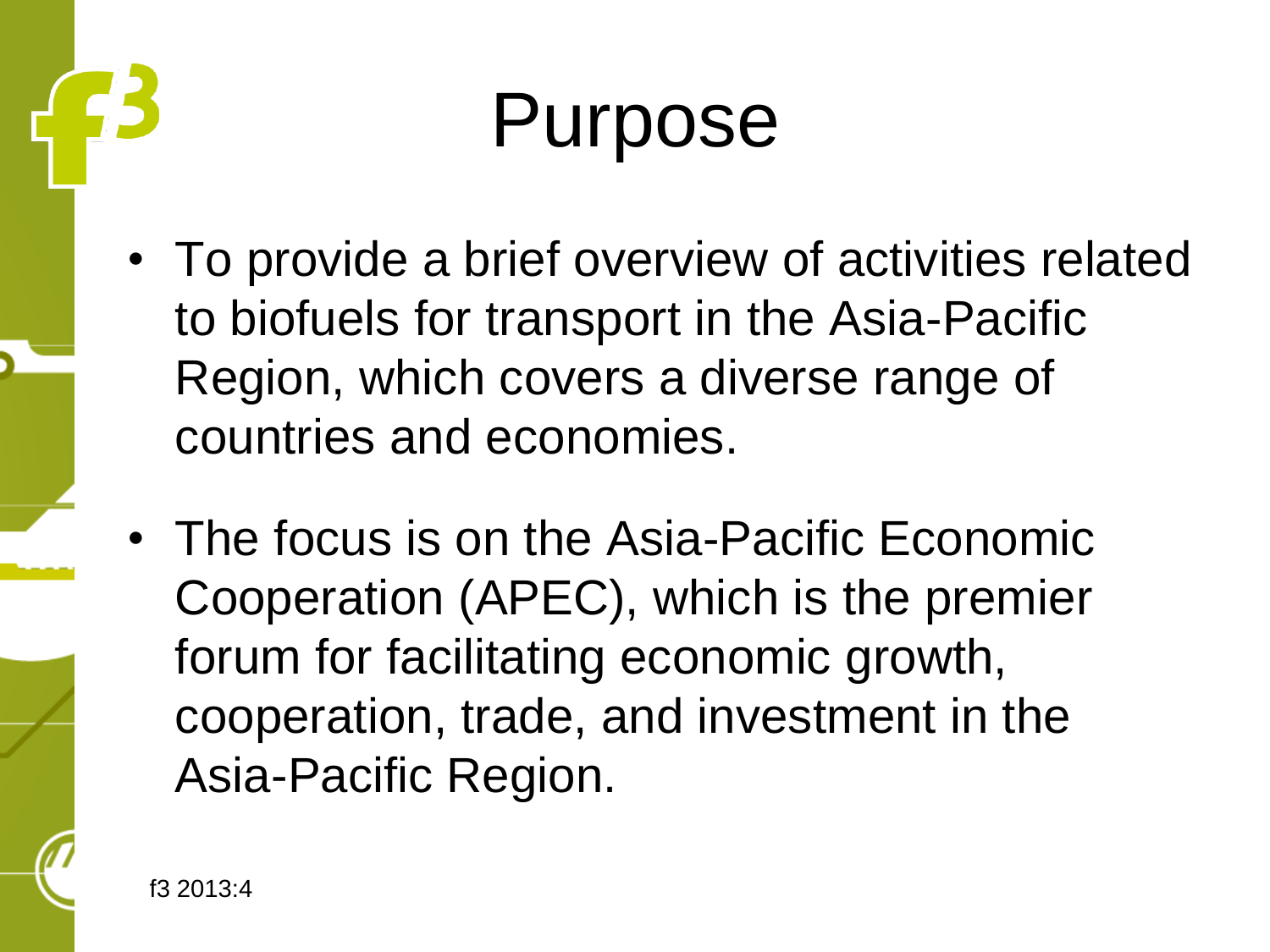

#### Asia-Pacific Region



Source: NREL (2008) [www.biofuels.apec.org](http://www.biofuels.apec.org/)

f3 2013:4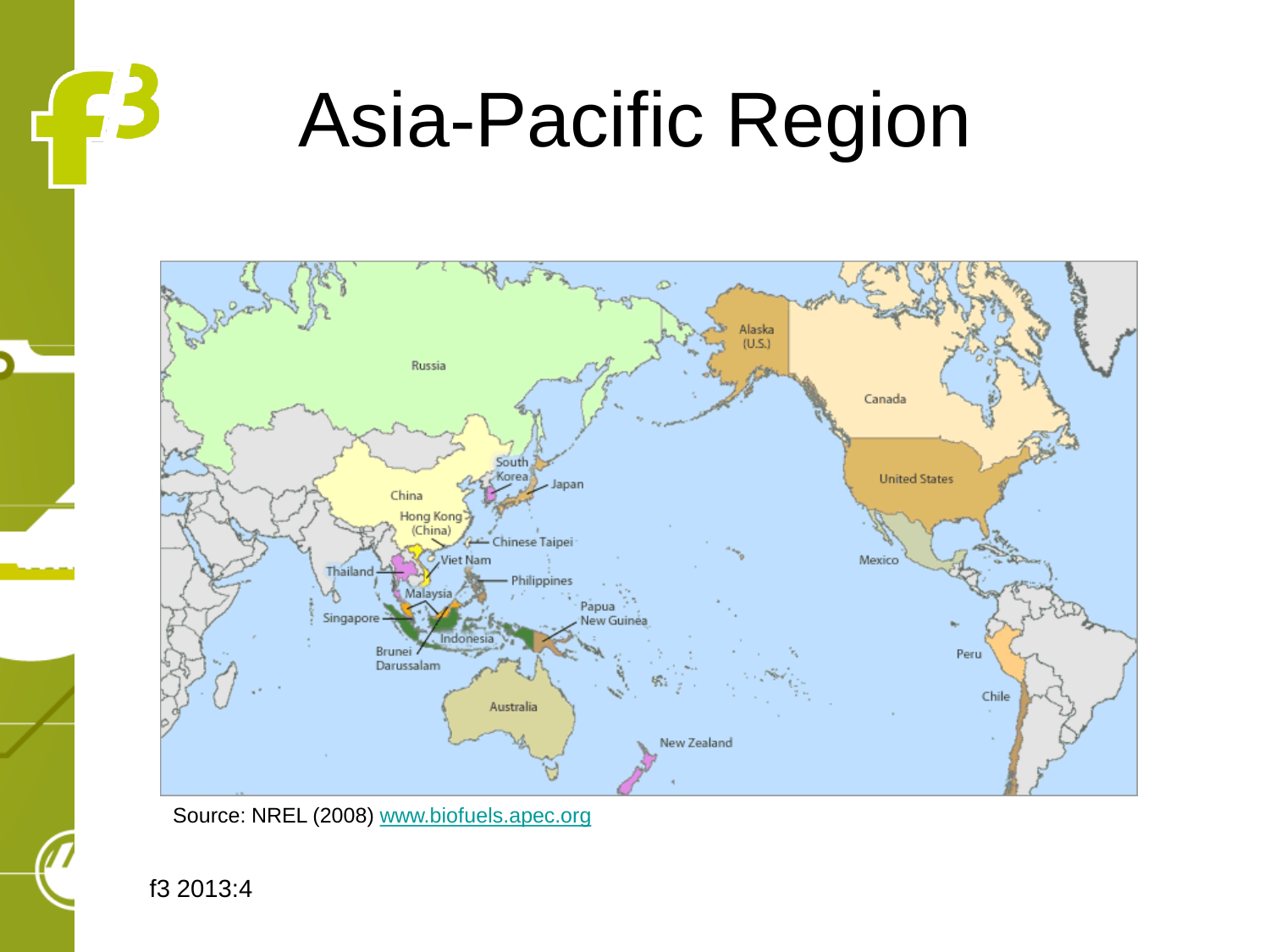#### Cooperative Activities

- APEC Biofuels Taskforce (2004-2012)
	- [www.biofuels.apec.org](http://www.biofuels.apec.org/)
- APEC Expert Group on New and Renewable Energy Technologies

– [www.egnret.ewg.apec.org](http://www.egnret.ewg.apec.org/)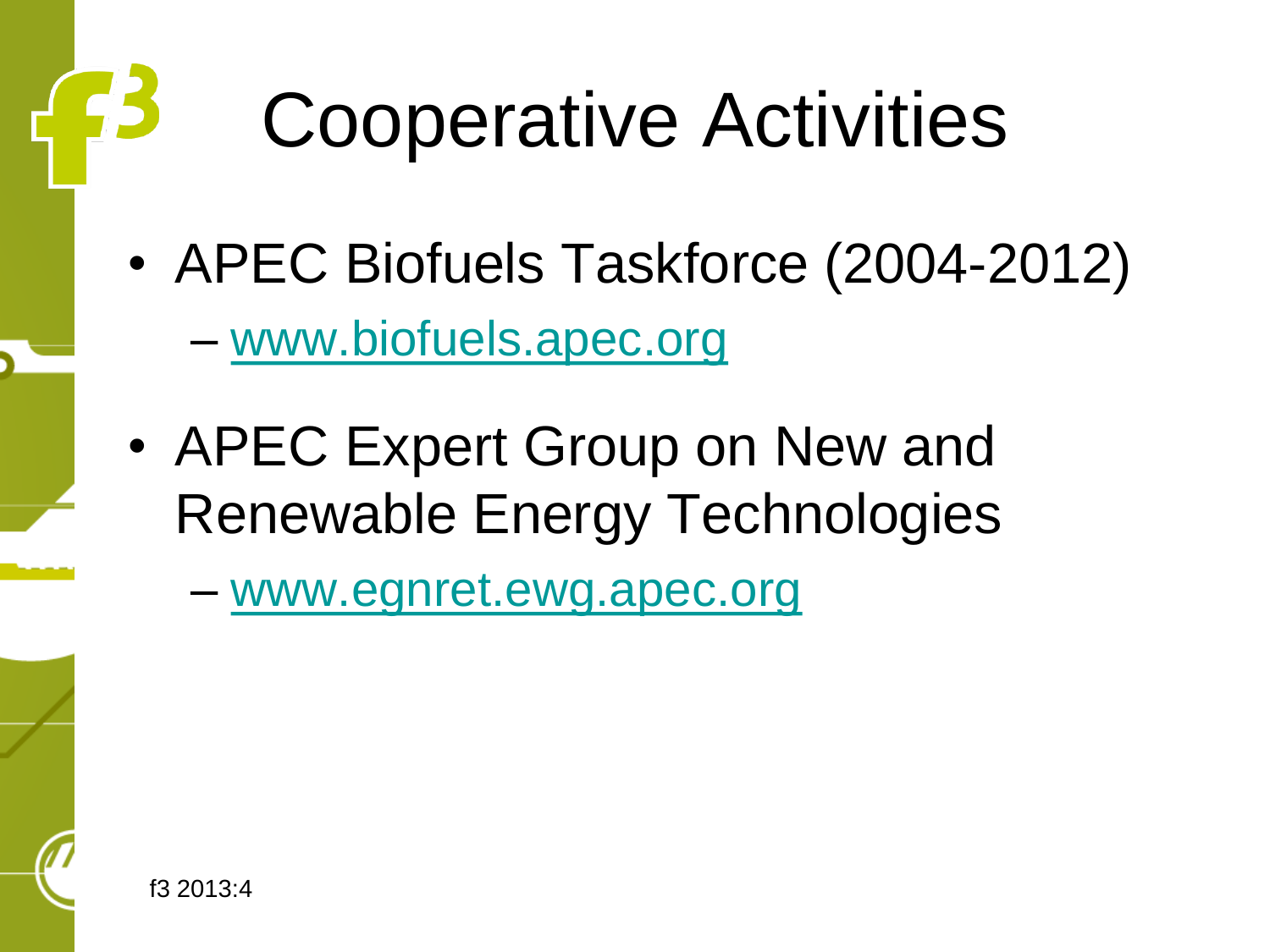## Biofuels Taskforce

- Established in 2004 and completed in 2012, the Biofuels Taskforce has conducted extensive research on biofuels in the Asia-Pacific Region.
	- Study on the Future of Liquid Biofuels
	- Study on Biomass Resource Assessments
	- Study on Employment Opportunities from Biofuels Production
	- Study on Sustainable Biofuels Development **Practices**
	- Study on Biofuels Transportation and Distribution Infrastructure Strategies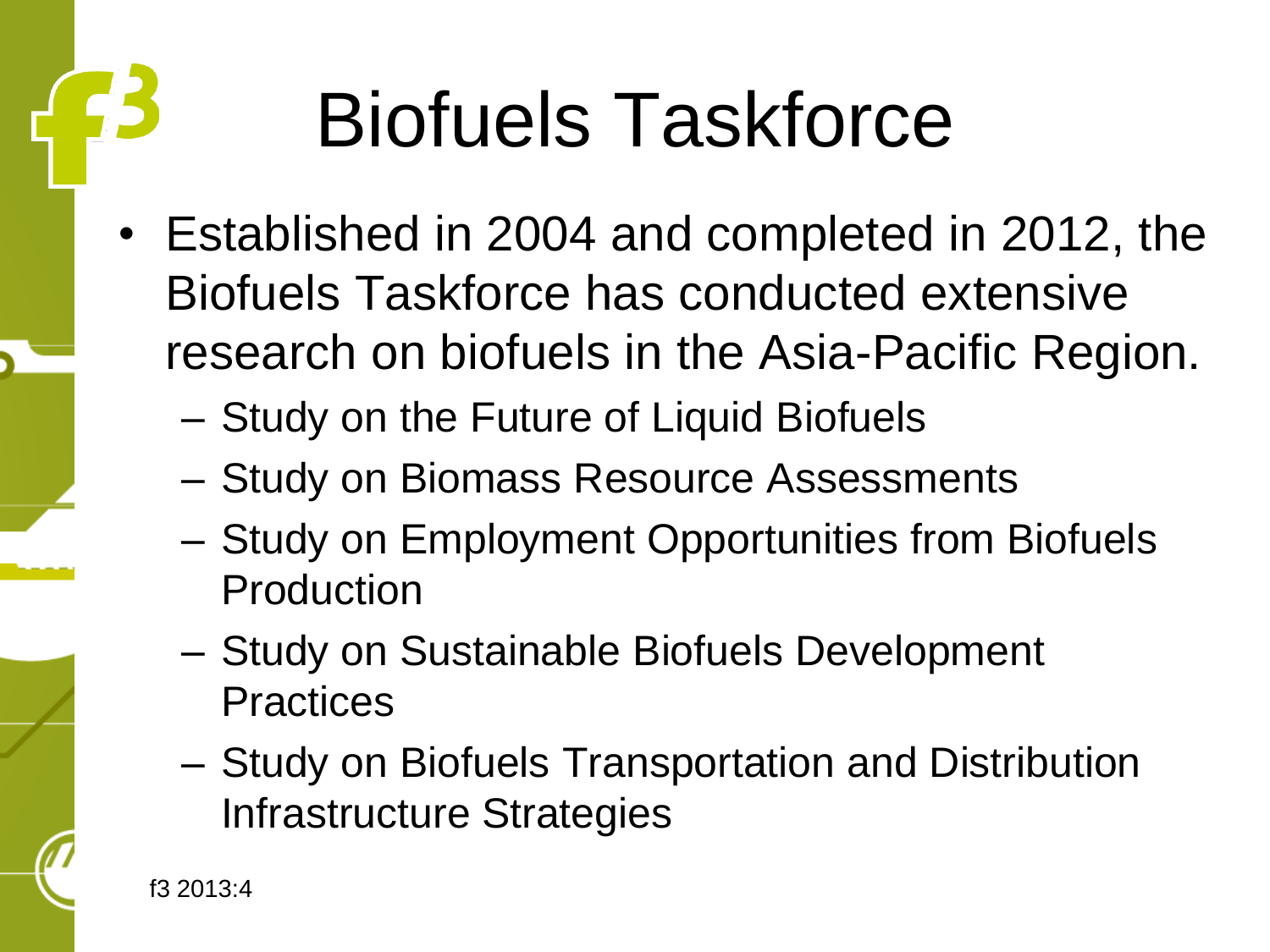#### Biofuels Use

- Ethanol and biodiesel in the Asia-Pacific Region are used in various blends with petrol and diesel.
- Low-level blends (like E10 and B5) are most commonly used and create large incentives for biofuels production.
- The USA and Australia are testing the use of E20 in regular vehicles. In 2008, Thailand started sales of E20 for use in compatible vehicles.
- High-level blends (like E85 and B100) are used in special vehicles and the market remains relatively small. E85 is only offered nationwide in the USA. B100 is offered in the USA and Australia to serve professional fleets.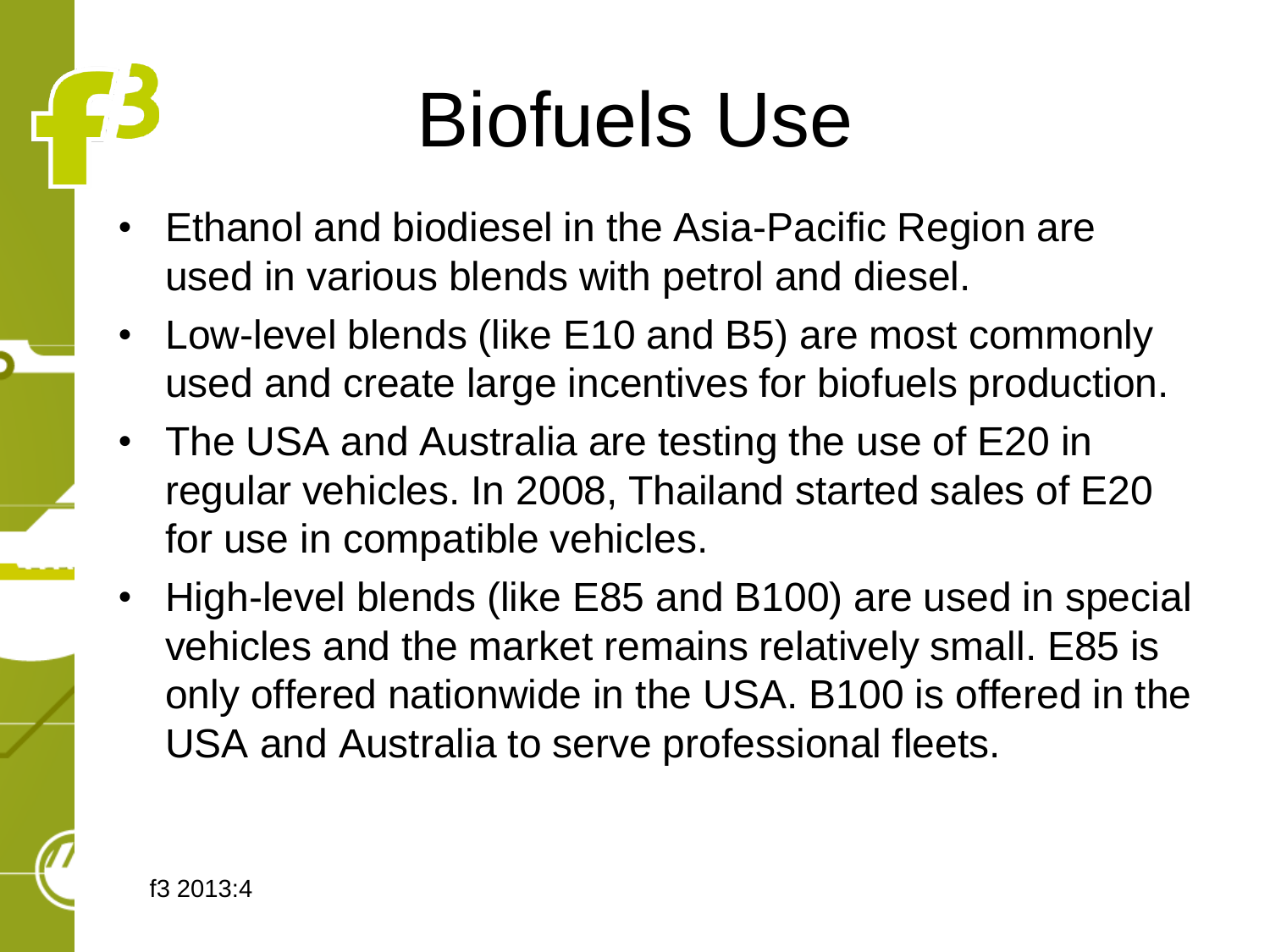## Biofuels Production

- Biofuels in the Asia-Pacific Region are produced from a variety of first-generation feedstocks.
	- For ethanol production, these include: starches from grains (cereals, feed, and grains), tubers (cassava and sweet potatoes), sugars from crops (sugar beets, sugarcane, and sweet sorghum), and food-processing by-products (molasses, cheese whey, and beverage waste).
	- For biodiesel feedstocks, these include: vegetable oil (mainly soybean, rapeseed, and palm oil), used cooking oil, and animal fat (tallow and cat fish oil).
- Second-generation feedstocks for ethanol production include lignocellulosic materials, and an advanced biodiesel resource is algae.

f3 2013:4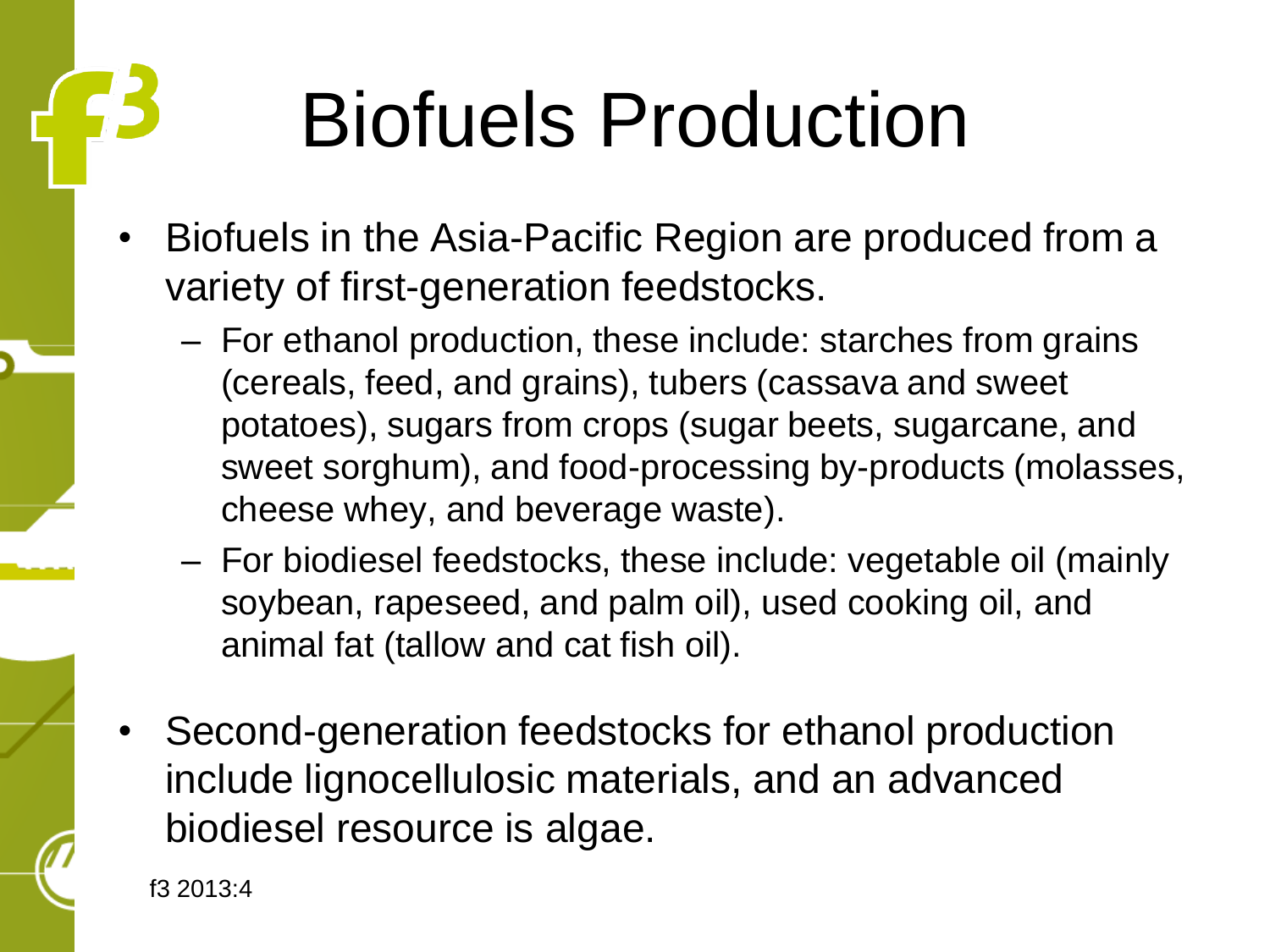#### Ethanol Feedstock



Source: NREL (2007) [www.biofuels.apec.org](http://www.biofuels.apec.org/)

f3 2013:4

 $\left\{ \mathbf{E}% _{0}\right\}$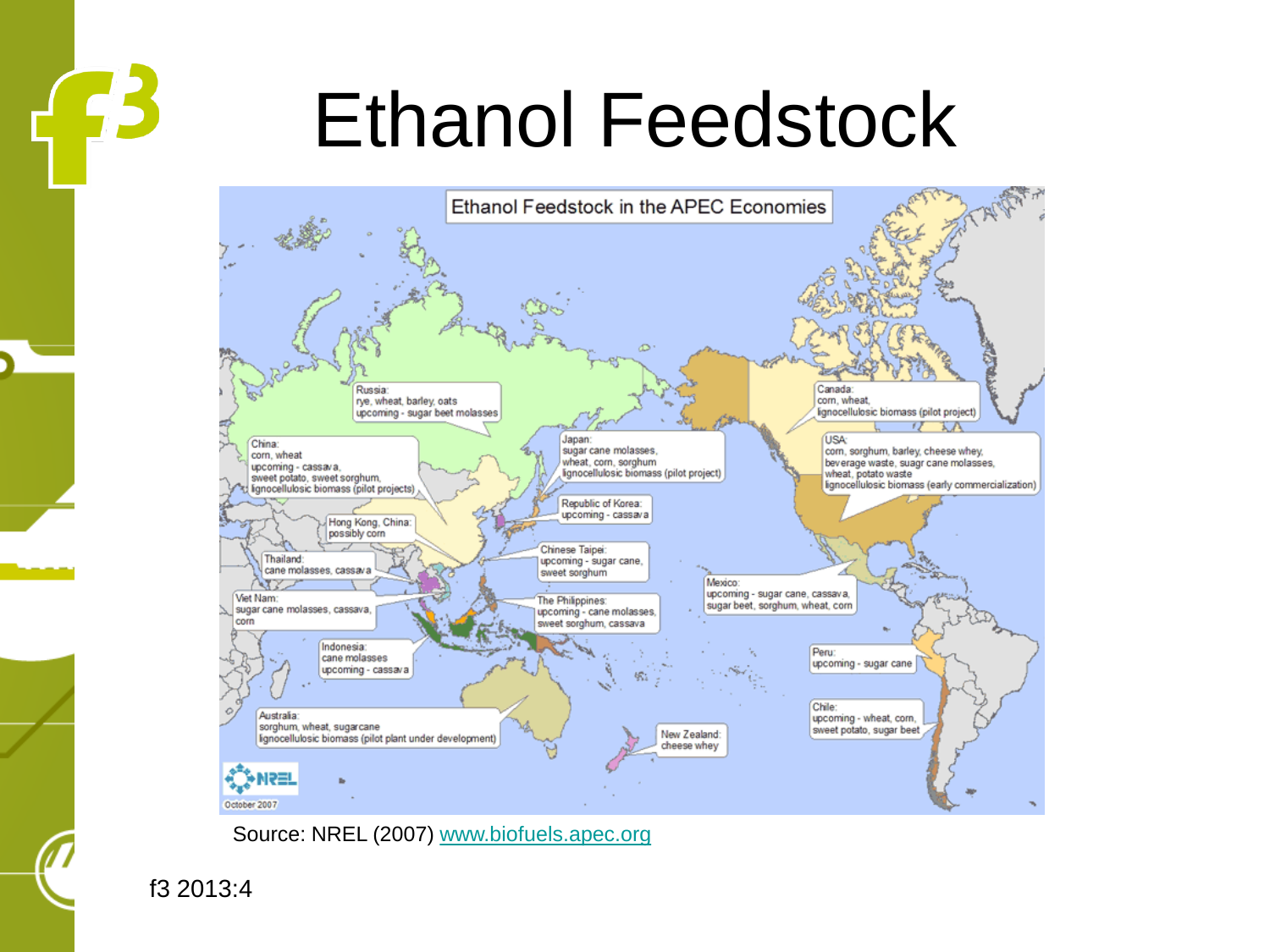#### Biodiesel Feedstock



f3 2013:4

 $\mathbf{B}$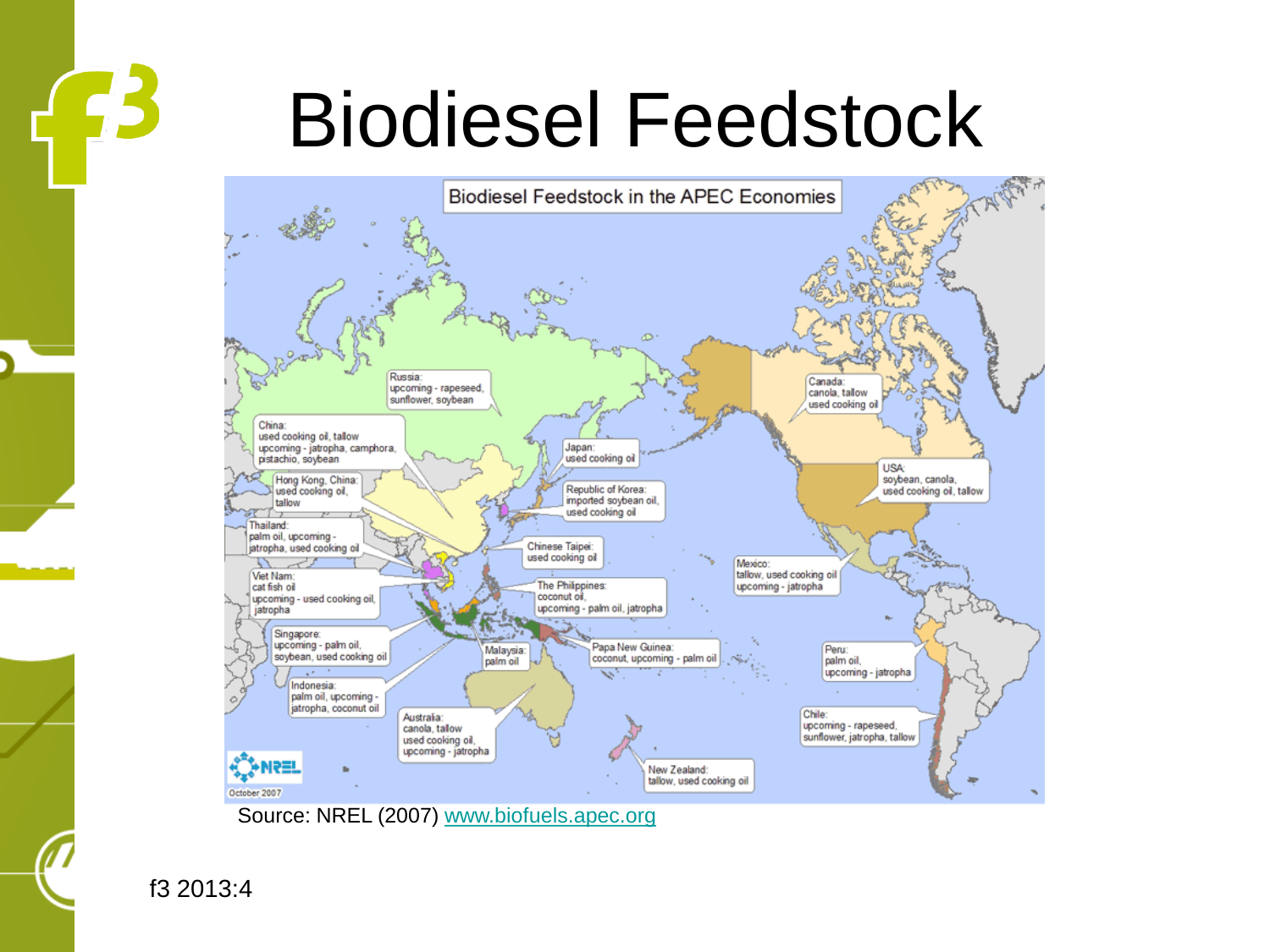#### Biofuels Trade

- Although biofuels trade is relatively minor within the Asia-Pacific Region at present, some countries see substantial opportunities for export, including Malaysia, Thailand, Indonesia, and the Philippines.
- China, Korea, and Japan are projected to import significant quantities of biofuels in the future, creating a major flow of biofuels trade in the Asia-Pacific Region.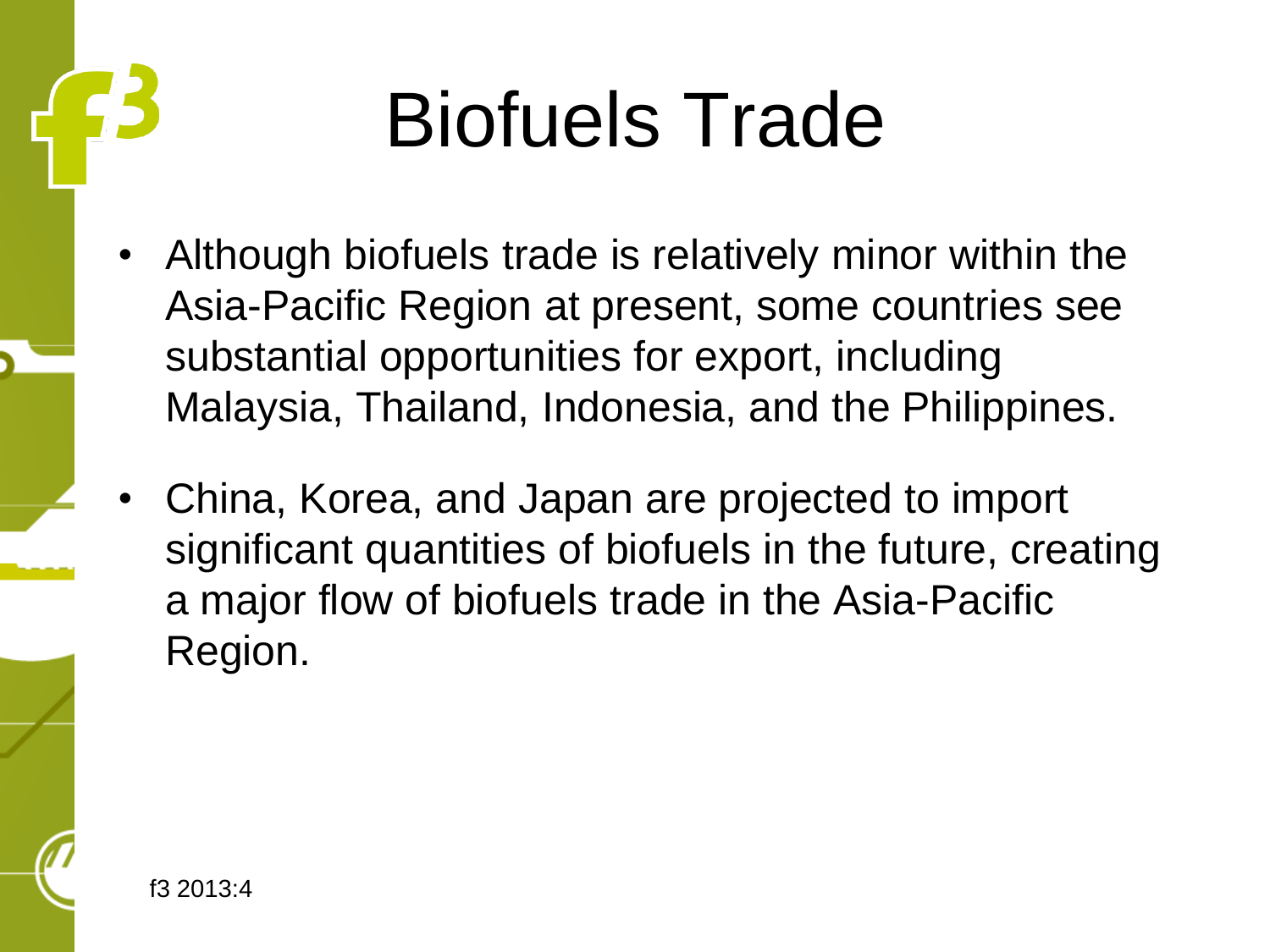### Biofuels Policies

- There are various levels of government involvement and support for biofuels in the Asia-Pacific Region.
- Some governments have no or limited supportive policies in place. Other governments have adopted a range of policy instruments that support the production and consumption of biofuels.
- The most common policies supporting biofuels in the Asia-Pacific Region are mandates for compulsory blending with petrol or diesel. Other policy instruments applied include fuel tax exemptions, loan guarantees, reduced enterprise taxes and subsidies, and R&D investments.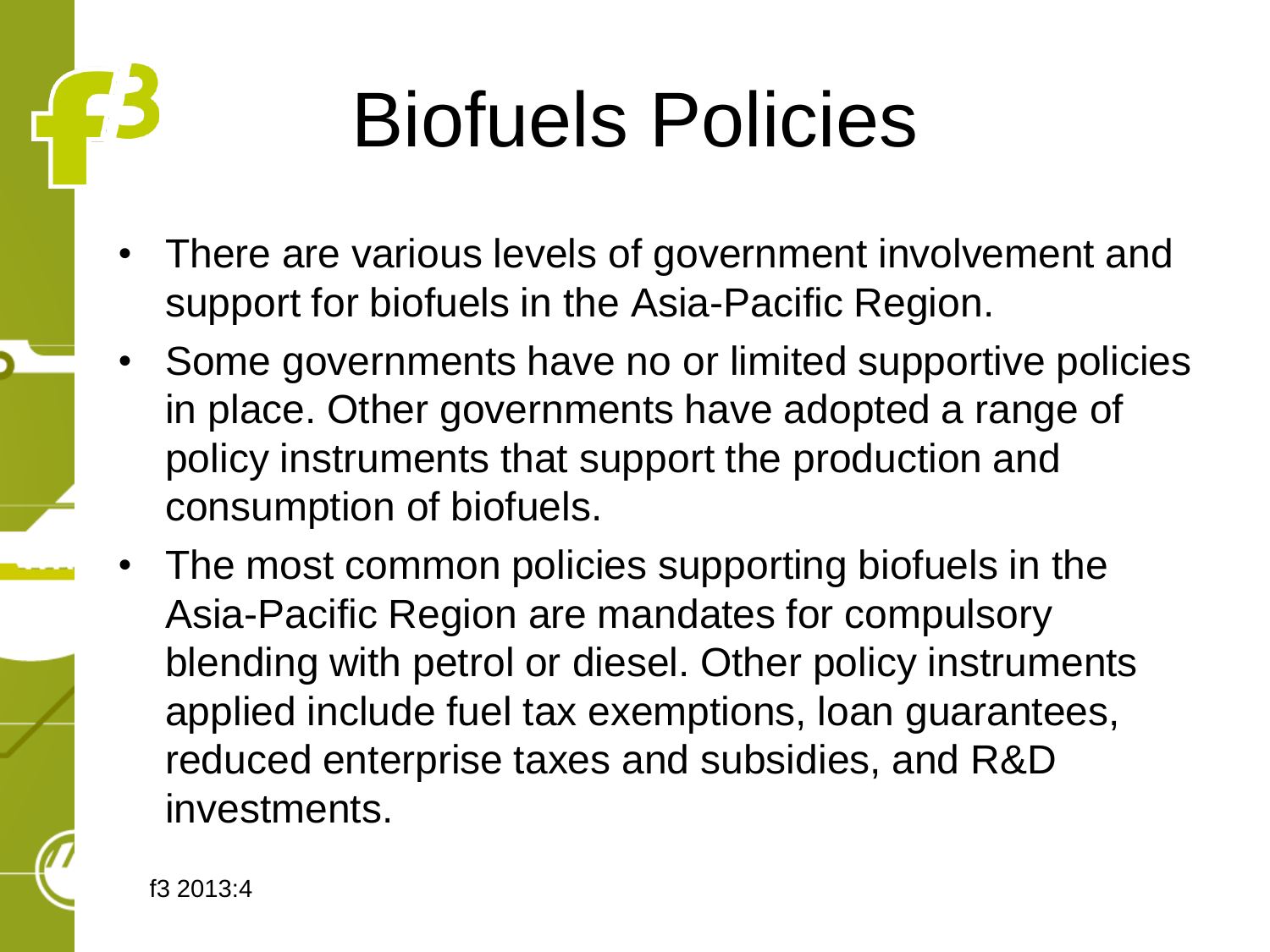### Biofuels Future

- A key finding in the research by the Biofuels Taskforce is that first-generation biofuels are limited in the Asia-Pacific Region.
- Second-generation biofuels can play a more significant role, and can replace 40% of petrol imports and 20% of diesel imports in the medium term, and long term prospects are potentially more.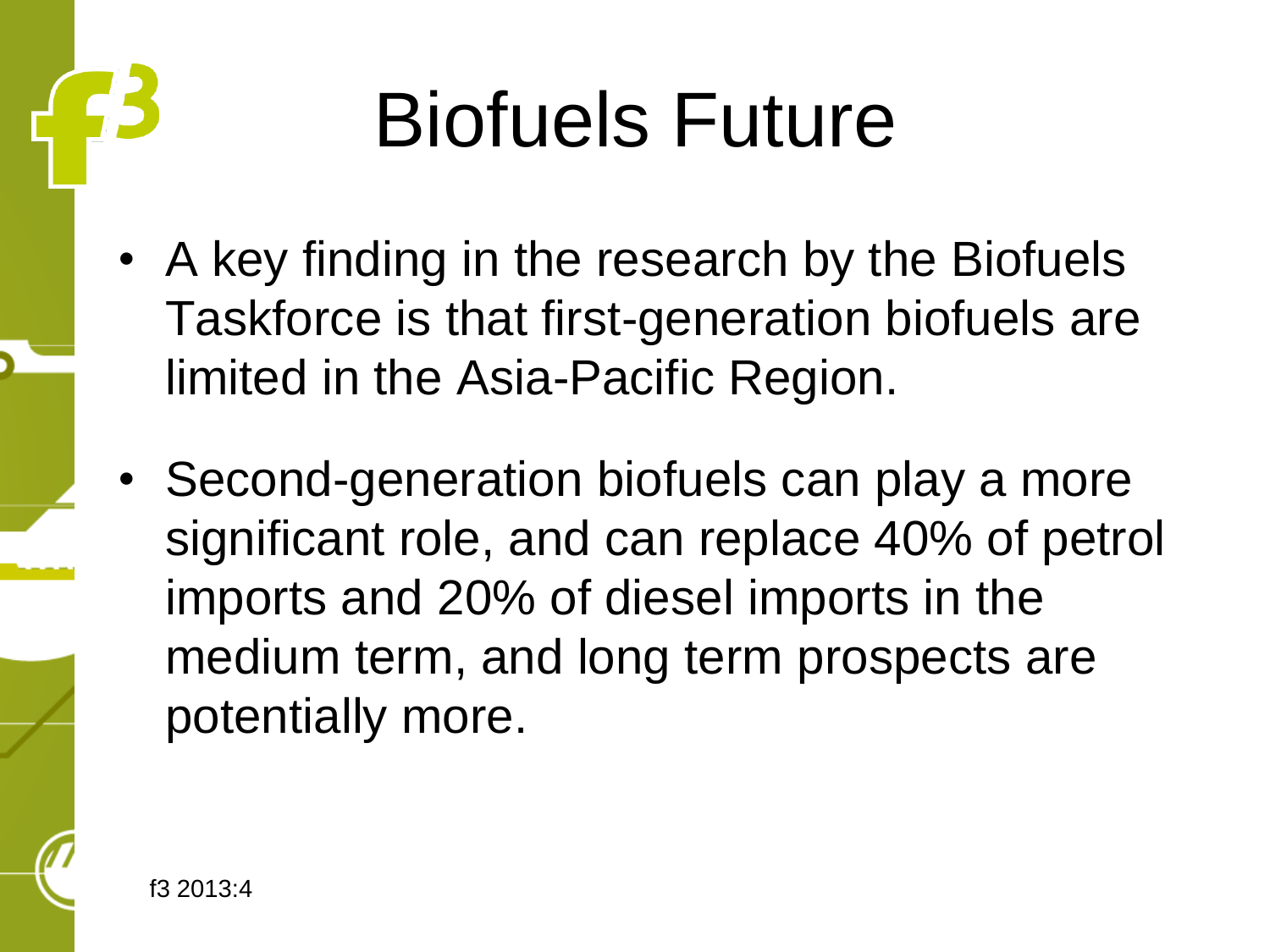#### Summary

- APEC provides a forum for cooperation on biofuels in the Asia-Pacific Region and will continue to act as a strategic meeting point.
- The Asia-Pacific Region will play an increasingly important role in the global production, use and trade of biofuels.
- Collaboration in the Asia-Pacific Region is critical to the development of local and regional markets and sharing lessons.

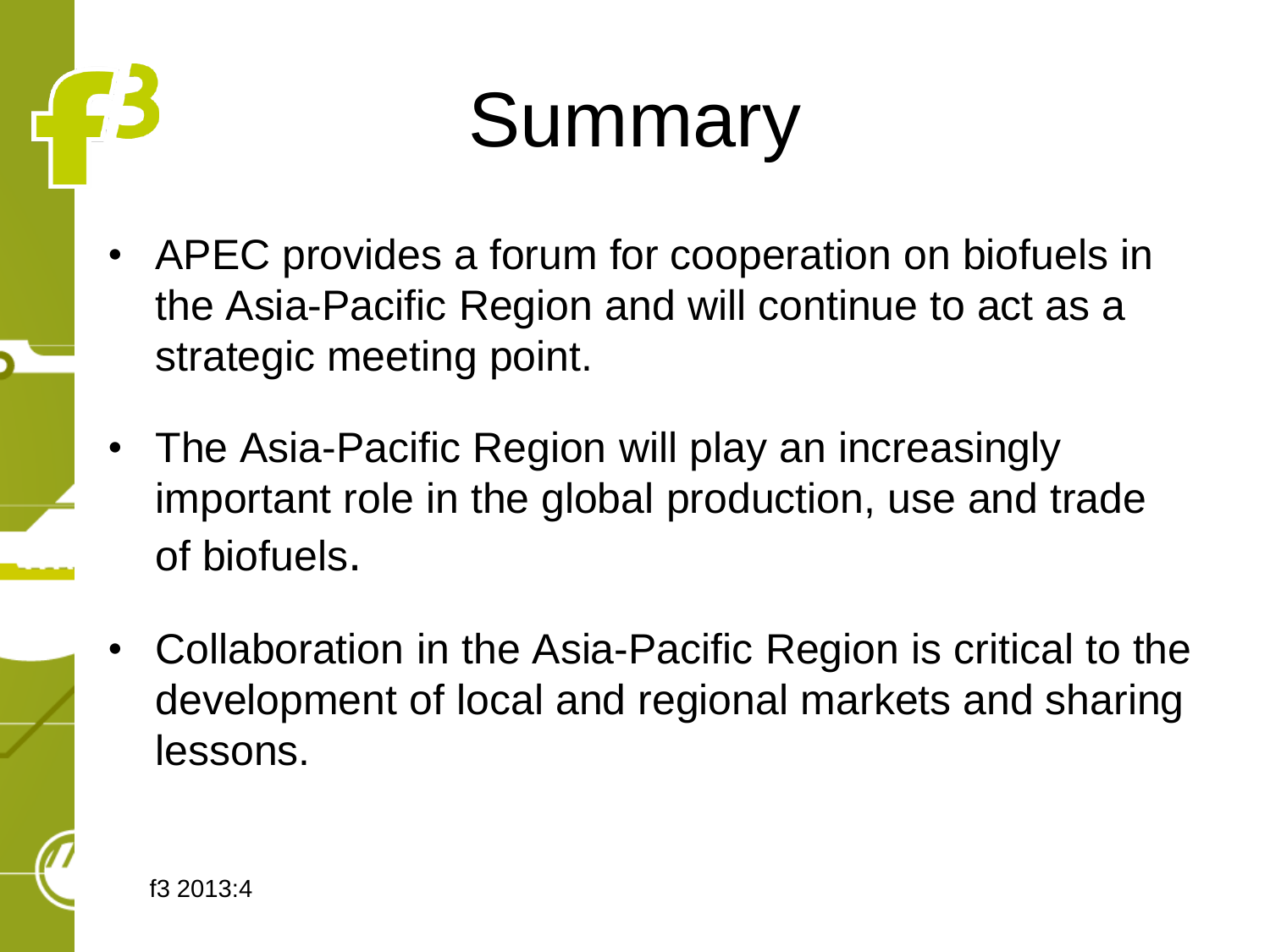# Sammanfattning

- APEC utgör ett viktigt forum för strategiskt samarbete kring biobränslen i Asien- och Stillahavsregionen.
- Asien- och Stillahavsregionen får en allt viktigare roll i den globala produktionen, handeln och användningen av biobränslen.
- Asien- och Stillahavsregionen är beroende av samarbeten för utvecklingen av regionala marknaden såväl som utbytet av erfarenheter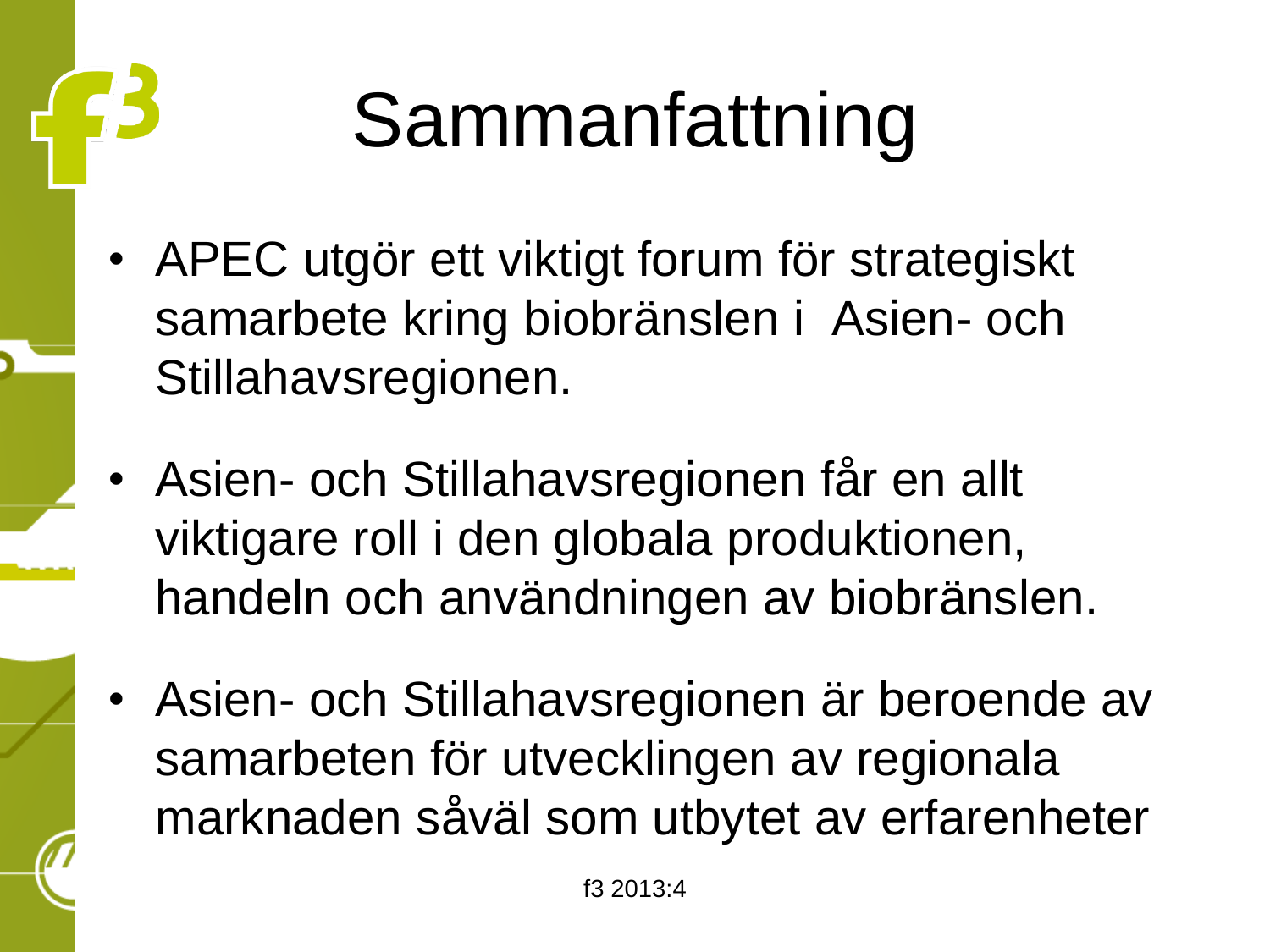## Key References

- APEC Biofuels Taskforce. 2011. Biofuels Transportation and Distribution Options for APEC Economies.
- APEC Biofuels Taskforce. 2012. Final Report of the APEC Biofuels Taskforce.
- Kunen, E. & Chalmers, J. (Winrock International). 2010. Sustainable Biofuels Development Policies, Programs and Practices in APEC Economies.